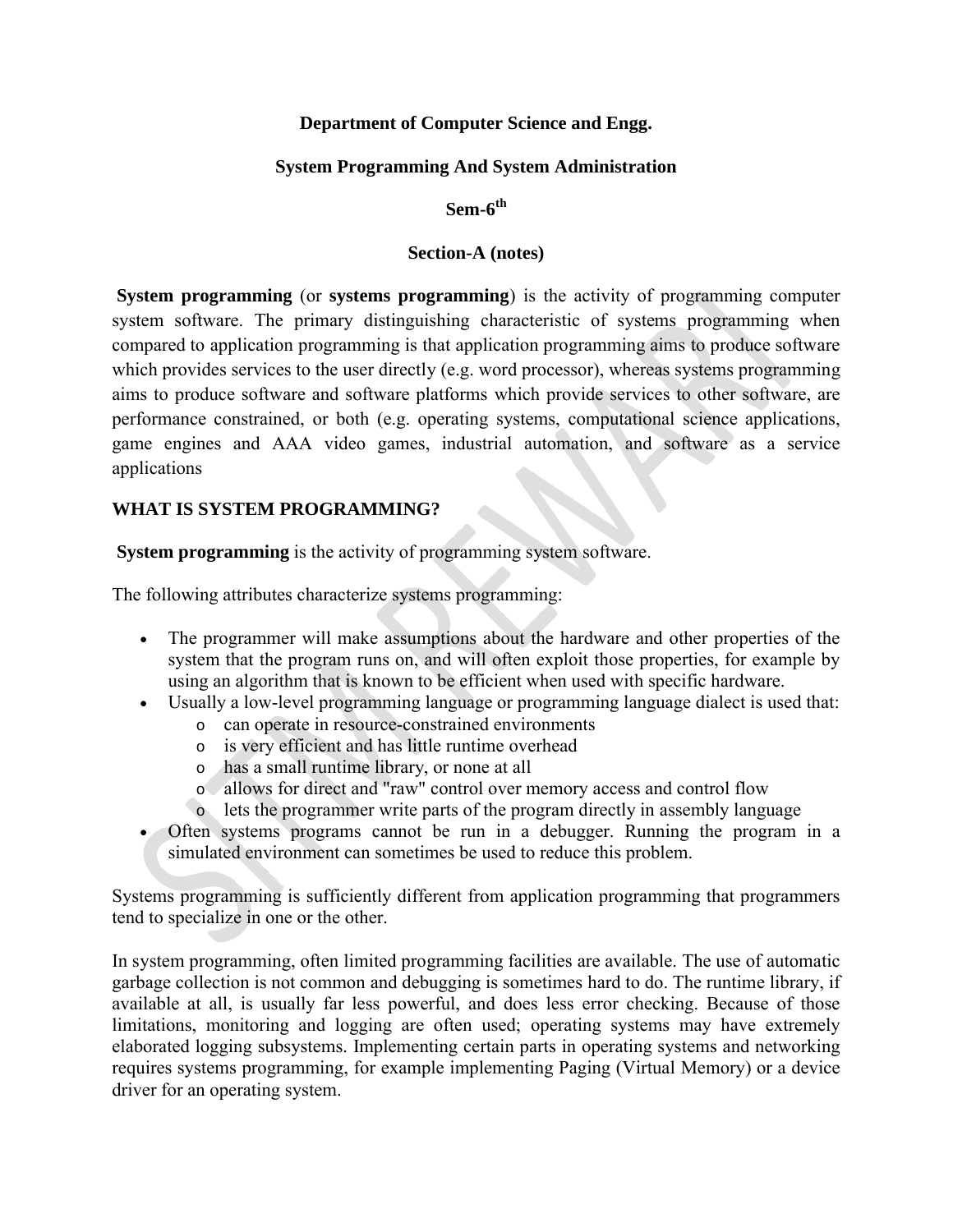#### **Difference b/t System Programming & Application Programming:**

Application programming aims to produce software which provides services to the user (e.g. word processor), whereas Systems programming aims to produce software which provides services to the computer hardware.

## **Components of Programming system are:-**

- 1 Assemblers
- 2 Loaders
- 3 Macros
- 4 Compilers
- 5 Linkers

#### **ASSEMBLERS:**

At one time, the computer programmer had a basic machine that interpret through hardware certain fundamental instructions. He would program this computer by writing a series of ones and zeros (machine language), place them into the memory of the machine, and press a button, whereupon the computer would start to interpret them as instructions. Programmers find it difficult to write or read programs in machine language, In their hunt for a more convenient language they began to use a mnemonic(symbol) for each machine instruction, which they could subsequently translate into machine language. Such a mnemonic machine language is now called an **assembly language**. Programs known as **assemblers** were written to automate/computerize the translation of assembly language into machine language. The input to an assembler program is called the **source program**; the output is a machine language translation object **program**). Assembly language is typically used in a system's boot code, (BIOS on IBM compatible PC systems and CP/M), the low-level code that initializes and tests the system hardware prior to booting the OS, and is often stored in ROM. Some compilers translate high-level languages into assembly first before fully compiling, allowing the assembly code to be viewed for debugging and optimization purposes. Relatively low-level languages, such as C, allow the programmer to embed assembly language directly in the source code. Programs using such facilities, such as the Linux kernel, can then construct abstractions using different assembly language on each hardware platform. The system's portable code can then use these processor-specific components through a uniform interface

## **LOADERS:**

Once the assembler produces an object program, that program must be placed into memory and executed. It is the purpose of the loader to assure that object programs are placed in memory in an executable form. The assembler could place the object program directly in a memory and transfer control to it, thereby causing the machine language program to be executed. However this would waste memory by leaving the assembler in memory while the user's program was being executed. Also the programmer would have to retranslate his program with each execution, thus wasting translation time.

To overcome the problem of wasted translation time and wasted memory, system programmers developed another component, called the Loader. Loader is a program that places programs into memory and prepares them for execution. In a simple loading scheme, the assembler outputs the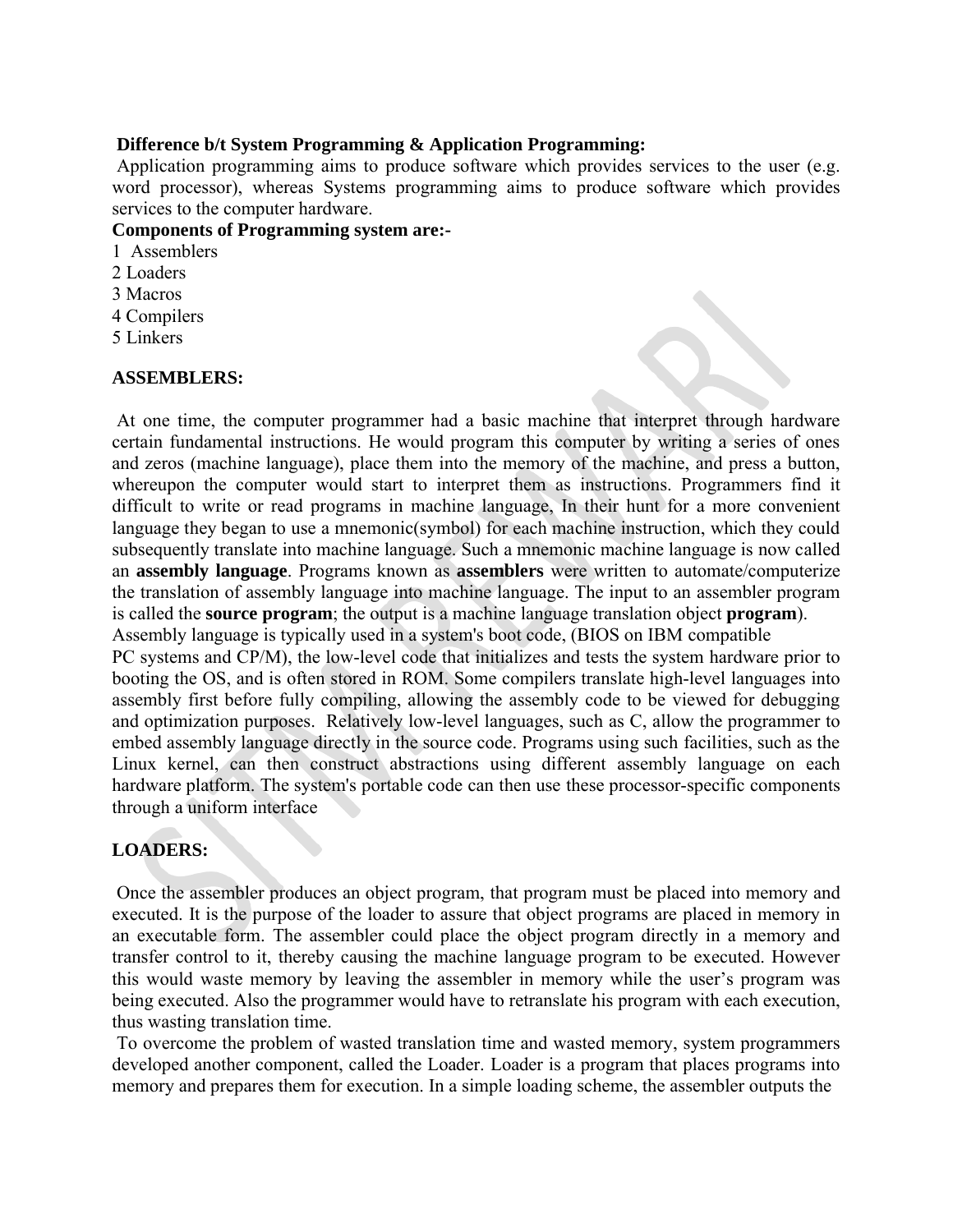machine language translation of a program on a secondary storage device and a loader is placed in memory. The loader places into memory the machine language version of the user's program & transfers control to it. Since the loader program is much smaller then the assembler, this makes more memory available to the user's program.

# **Linker:**

In [computing,](https://en.wikipedia.org/wiki/Computing) a **linker** or **link editor** is a [computer program](https://en.wikipedia.org/wiki/Computer_program) that takes one or more [object files](https://en.wikipedia.org/wiki/Object_file) generated by a [compiler](https://en.wikipedia.org/wiki/Compiler) and combines them into a single [executable](https://en.wikipedia.org/wiki/Executable) file, [library](https://en.wikipedia.org/wiki/Library_(computing)) file, or another object file.

A simpler version that writes its output directly to memory is called the *loader*, though [loading](https://en.wikipedia.org/wiki/Loader_(computing)) is typically considered a separate process

Computer programs typically comprise several parts or modules; these parts/modules need not all be contained within a single [object file,](https://en.wikipedia.org/wiki/Object_file) and in such cases refer to each other by means of [symbols.](https://en.wikipedia.org/wiki/Debug_symbol) Typically, an object file can contain three kinds of symbols:

- defined "external" symbols, sometimes called "public" or "entry" symbols, which allow it to be called by other modules,
- undefined "external" symbols, which reference other modules where these symbols are defined, and
- local symbols, used internally within the object file to facilitate [relocation.](https://en.wikipedia.org/wiki/Relocation_(computer_science))

For most compilers, each object file is the result of compiling one input source code file. When a program comprises multiple object files, the linker combines these files into a unified executable program, resolving the symbols as it goes along.

Linkers can take objects from a collection called a *[library](https://en.wikipedia.org/wiki/Library_(computing))*. Some linkers do not include the whole library in the output; they only include its symbols that are referenced from other object files or libraries. Libraries exist for diverse purposes, and one or more system libraries are usually linked in by default.

The linker also takes care of arranging the objects in a program's [address space.](https://en.wikipedia.org/wiki/Address_space) This may involve *relocating* code that assumes a specific [base address](https://en.wikipedia.org/wiki/Base_address) to another base. Since a compiler seldom knows where an object will reside, it often assumes a fixed base location (for example, zero). Relocating machine code may involve re-targeting of absolute jumps, loads and stores.

The executable output by the linker may need another relocation pass when it is finally loaded into memory (just before execution). This pass is usually omitted on [hardware](https://en.wikipedia.org/wiki/Computer_hardware) offering [virtual](https://en.wikipedia.org/wiki/Virtual_memory)  [memory:](https://en.wikipedia.org/wiki/Virtual_memory) every program is put into its own address space, so there is no conflict even if all programs load at the same base address. This pass may also be omitted if the executable is a [position independent](https://en.wikipedia.org/wiki/Position_independent) executable.

In computer science, a **linker** is a computer program that takes one or more [object files](http://www.computerhope.com/jargon/o/objefile.htm) generated by a [compiler](http://www.computerhope.com/jargon/c/compile.htm) and combines them into one, [executable](http://www.computerhope.com/jargon/e/execfile.htm) program.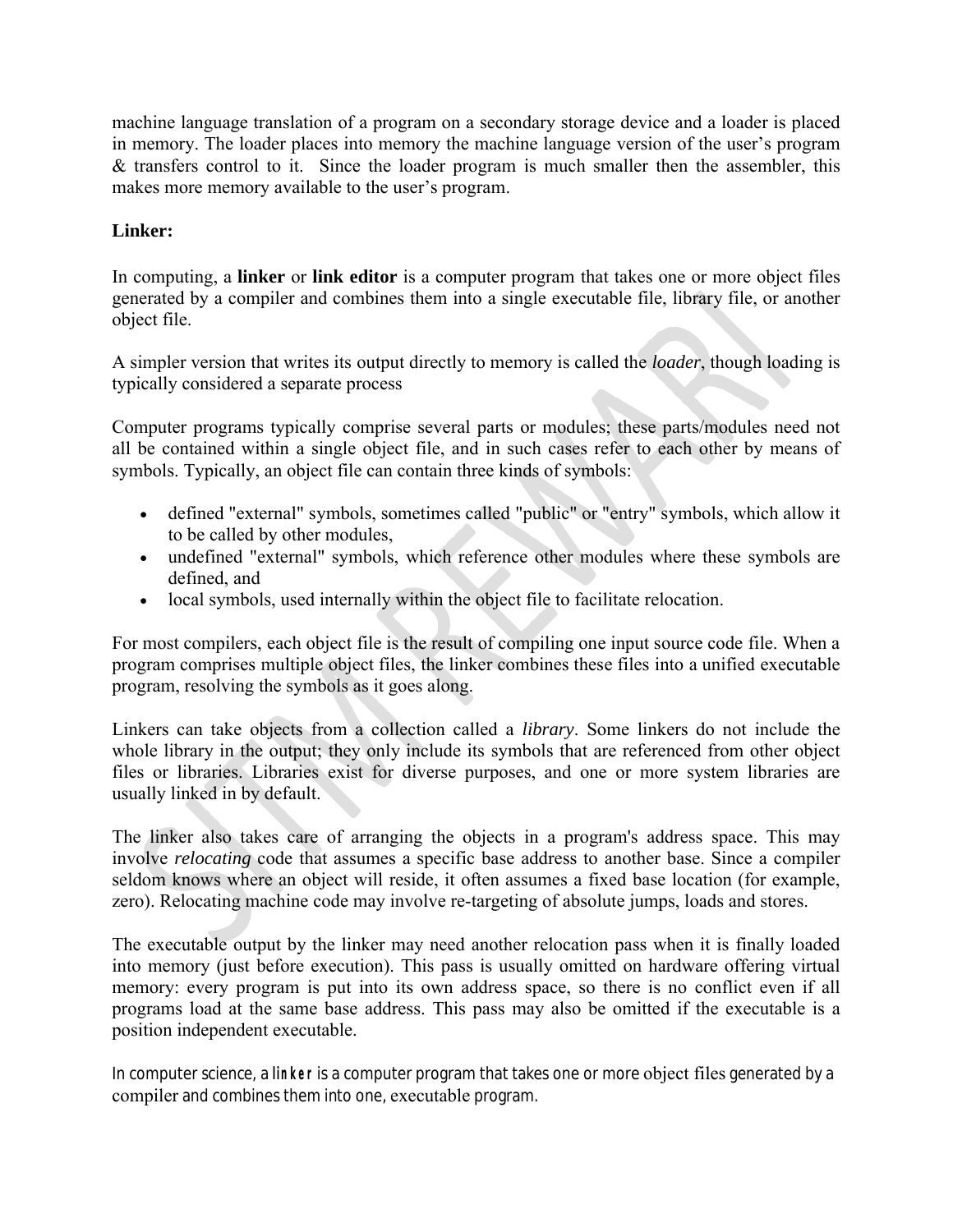Computer programs are usually made up of multiple [modules](http://www.computerhope.com/jargon/m/module.htm) that span separate object files, each being a compiled computer program. The program as a whole refers to these separately-compiled object files using symbols. The linker combines these separate files into a single, unified program; resolving the symbolic references as it goes along.

Dynamic linking is a similar process, available on many operating systems, which postpones the resolution of some symbols until the program is executed. When the program is run, these [dynamic link libraries](http://www.computerhope.com/jargon/d/dll.htm) are loaded as well. Dynamic linking does not require a linker. The linker bundled with most [Linux](http://www.computerhope.com/jargon/l/linux.htm) systems is called ld; see our **ld** [documentation page](http://www.computerhope.com/unix/uld.htm) for more

## **Macro**:

information.

In [computer science](https://en.wikipedia.org/wiki/Computer_science) is a rule or [pattern](https://en.wikipedia.org/wiki/Pattern) that specifies how a certain input sequence (often a sequence of [characters\)](https://en.wikipedia.org/wiki/Character_(computing)) should be mapped to a replacement output sequence (also often a sequence of characters) according to a defined procedure. The mapping process that instantiates (transforms) a macro use into a specific sequence is known as *macro expansion*. A facility for writing macros may be provided as part of a [software application](https://en.wikipedia.org/wiki/Software_application) or as a part of a [programming language.](https://en.wikipedia.org/wiki/Programming_language) In the former case, macros are used to make tasks using the application less repetitive. In the latter case, they are a tool that allows a programmer to enable [code reuse](https://en.wikipedia.org/wiki/Code_reuse) or even to design [domain-specific languages.](https://en.wikipedia.org/wiki/Domain-specific_languages)

Macros are used to make a sequence of computing instructions available to the [programmer](https://en.wikipedia.org/wiki/Computer_programming) as a single program statement, making the programming task less tedious and less error-prone.<sup>[\[1\]\[2\]](https://en.wikipedia.org/wiki/Macro_(computer_science)#cite_note-1)</sup> (Thus, they are called "macros" because a "big" block of code can be expanded from a "small" sequence of characters.) Macros often allow positional or keyword parameters that dictate what the [conditional assembler](https://en.wikipedia.org/wiki/Conditional_assembly_language) program generates and have been used to create entire [programs](https://en.wikipedia.org/wiki/Computer_program) or program suites according to such variables as [operating system,](https://en.wikipedia.org/wiki/Operating_system) [platform](https://en.wikipedia.org/wiki/Computing_platform) or other factors. The term derives from ["macro instruction"](https://en.wikipedia.org/wiki/Macro_instruction), and such expansions were originally used in generating [assembly language](https://en.wikipedia.org/wiki/Assembly_language) code

In reference to computers, a **macro** (which stands for "macroinstruction") is a programmable pattern which translates a certain sequence of input into a preset sequence of output. **Macros** can be used to make certain tasks less repetitive by representing a complicated sequence of keystrokes, mouse movements, commands, or other types of input.

In computer programming, **macros** are a tool which allow a developer to re-use code. For instance, in the [C programming language,](http://www.computerhope.com/jargon/c/c.htm) this is an example of a simple **macro** definition which incorporates [arguments](http://www.computerhope.com/jargon/a/argument.htm):

#### #define square(x)  $((x) * (x))$

After being defined like this, our macro can be used in the code body to find the square of a number. When the code is preprocessed before [compilation,](http://www.computerhope.com/jargon/c/compile.htm) the macro will be expanded each time it occurs. For instance, using our macro like this:

int num = square(5);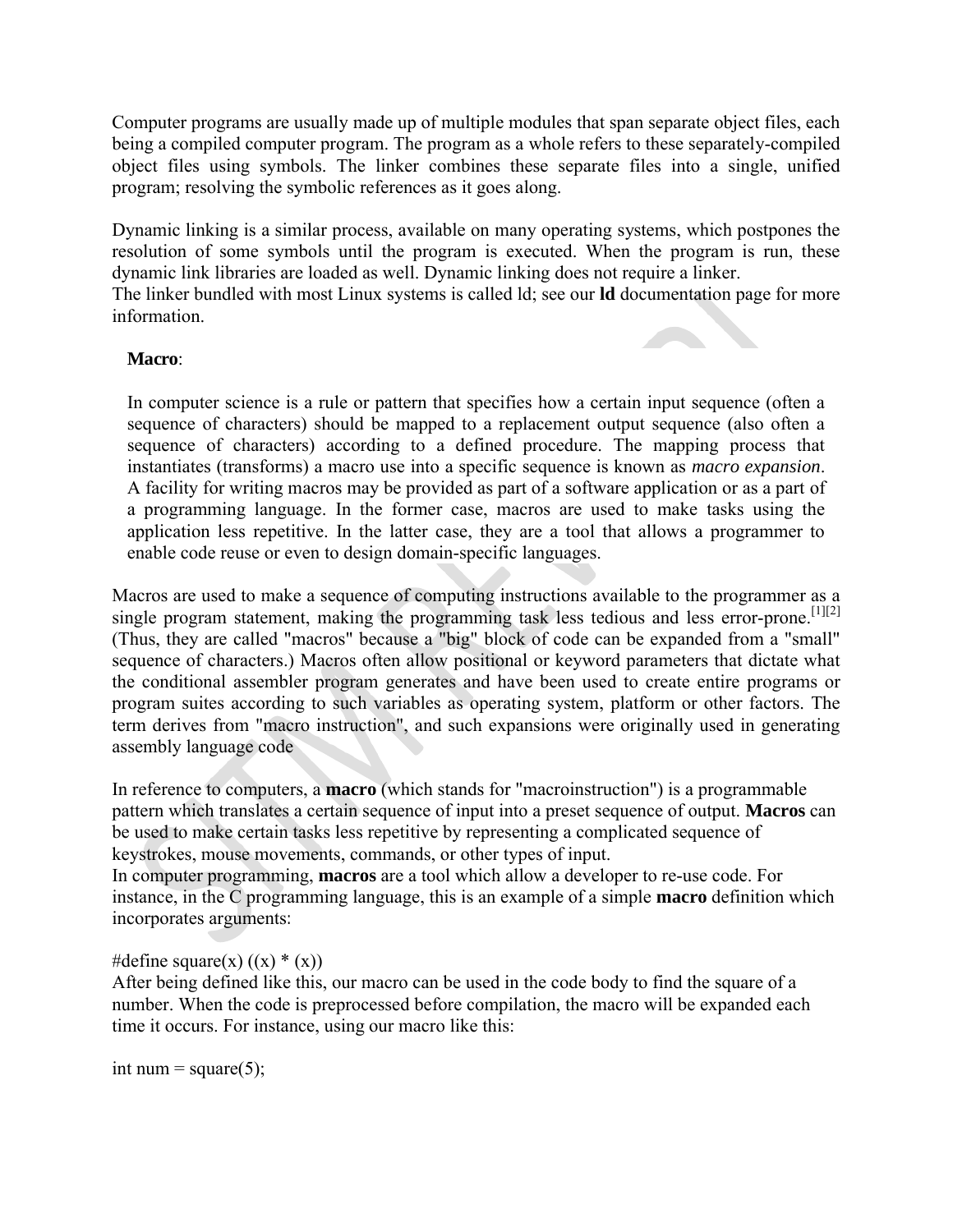is the same as writing:

int num =  $((5) * (5))$ ;

... which will declare an [integer-](http://www.computerhope.com/jargon/i/integer.htm)type [variable](http://www.computerhope.com/jargon/v/variable.htm) named **num**, and set its value to **25**. Note that a **macro** is not the same as a [function:](http://www.computerhope.com/jargon/f/function.htm) functions require special instructions and computational overhead to safely pass arguments and return values; a macro is a way to repeat frequently-used lines of code. In some simple cases, using a macro instead of a function can improve performance by requiring fewer instructions and system resources to execute.

## **Compiler:**

A **compiler** is a [computer program](https://en.wikipedia.org/wiki/Computer_program) (or a set of programs) that transforms [source code](https://en.wikipedia.org/wiki/Source_code) written in a [programming language](https://en.wikipedia.org/wiki/Programming_language) (the source language) into another computer language (the target language), with the latter often having a binary form known as [object code.](https://en.wikipedia.org/wiki/Object_code) The most common reason for converting source code is to create an [executable program.](https://en.wikipedia.org/wiki/Executable_program)

The name "compiler" is primarily used for programs that translate source code from a [high-level](https://en.wikipedia.org/wiki/High-level_programming_language)  [programming language](https://en.wikipedia.org/wiki/High-level_programming_language) to a [lower level language](https://en.wikipedia.org/wiki/Lower_level_language) (e.g., [assembly language](https://en.wikipedia.org/wiki/Assembly_language) or [machine code\)](https://en.wikipedia.org/wiki/Machine_code). If the compiled program can run on a computer whose [CPU](https://en.wikipedia.org/wiki/CPU) or [operating system](https://en.wikipedia.org/wiki/Operating_system) is different from the one on which the compiler runs, the compiler is known as a [cross-compiler.](https://en.wikipedia.org/wiki/Cross-compiler) More generally, compilers are a specific type of [translator.](https://en.wikipedia.org/wiki/Translator_(computing))

A program that translates from a [low level language](https://en.wikipedia.org/wiki/Low_level_language) to a higher level one is a [decompiler.](https://en.wikipedia.org/wiki/Decompiler) A program that translates between high-level languages is usually called a [source-to-source](https://en.wikipedia.org/wiki/Source-to-source_compiler)  [compiler](https://en.wikipedia.org/wiki/Source-to-source_compiler) or transpiler. A language [rewriter](https://en.wikipedia.org/wiki/Rewriting) is usually a program that translates the form of expressions without a change of language. The term [compiler-compiler](https://en.wikipedia.org/wiki/Compiler-compiler) is sometimes used to refer to a [parser generator,](https://en.wikipedia.org/wiki/Parser_generator) a tool often used to help create the [lexer](https://en.wikipedia.org/wiki/Lexical_analysis) and [parser.](https://en.wikipedia.org/wiki/Parser) A compiler is likely to perform many or all of the following operations: [lexical analysis,](https://en.wikipedia.org/wiki/Lexical_analysis) [preprocessing,](https://en.wikipedia.org/wiki/Preprocessing) [parsing,](https://en.wikipedia.org/wiki/Parsing) [semantic analysis](https://en.wikipedia.org/wiki/Semantic_analysis_(compilers)) [\(syntax-directed translation\)](https://en.wikipedia.org/wiki/Syntax-directed_translation), [code generation,](https://en.wikipedia.org/wiki/Code_generation_(compiler)) and [code optimization.](https://en.wikipedia.org/wiki/Code_optimization) Program faults caused by incorrect compiler behavior can be very difficult to track down and work around; therefore, compiler implementors invest significant effort to ensure [compiler](https://en.wikipedia.org/wiki/Compiler_correctness)  [correctness](https://en.wikipedia.org/wiki/Compiler_correctness)

A compiler translates the code written in one language to some other language without changing the meaning of the program. It is also expected that a compiler should make the target code efficient and optimized in terms of time and space.

Compiler design principles provide an in-depth view of translation and optimization process. Compiler design covers basic translation mechanism and error detection & recovery. It includes lexical, syntax, and semantic analysis as front end, and code generation and optimization as back-end.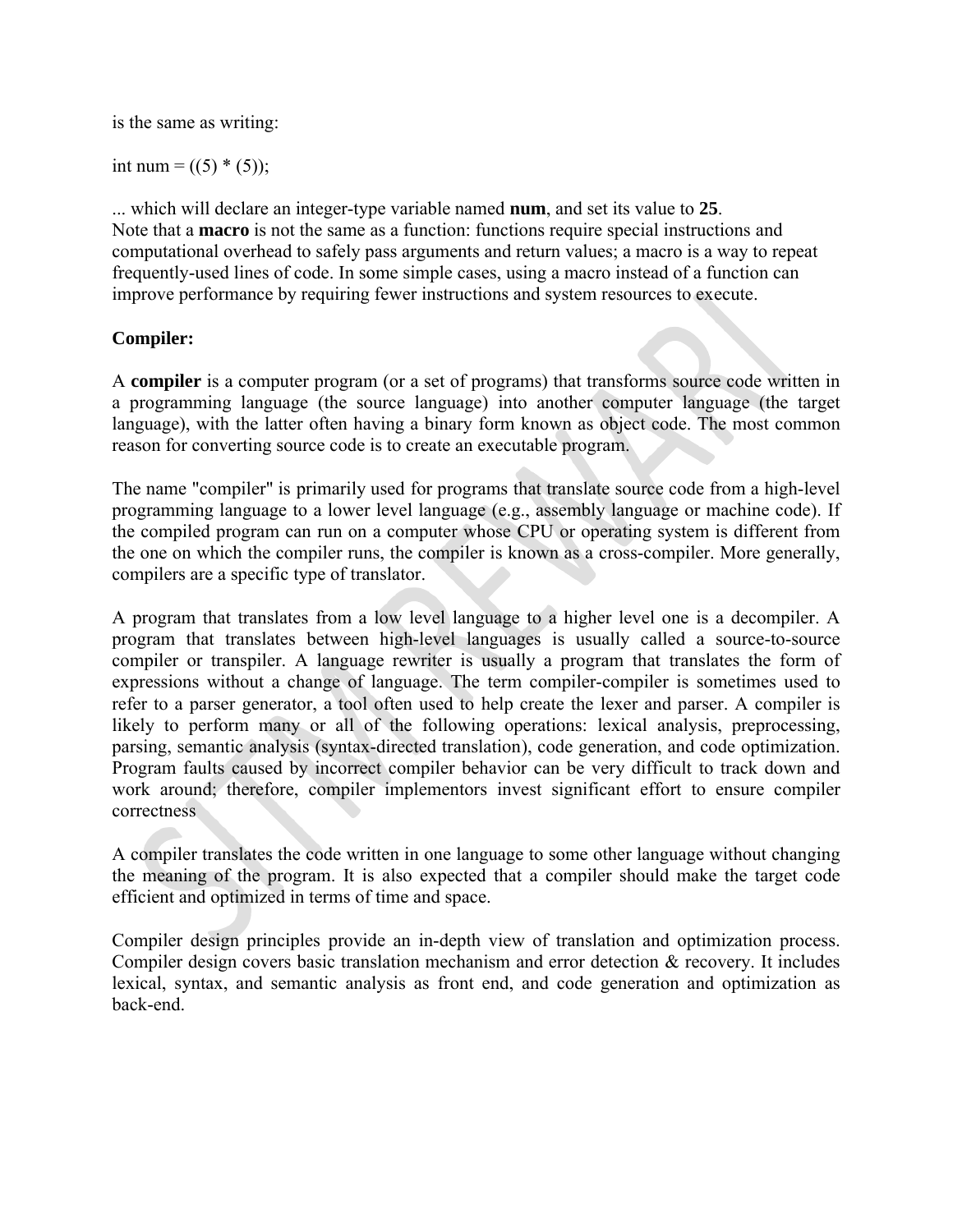#### **Interpreter:**

In [computer science,](https://en.wikipedia.org/wiki/Computer_science) an *interpreter* is a [computer program](https://en.wikipedia.org/wiki/Computer_program) that directly [executes,](https://en.wikipedia.org/wiki/Execution_(computers)) i.e. *performs*, instructions written in a [programming](https://en.wikipedia.org/wiki/Programming_language) or [scripting language,](https://en.wikipedia.org/wiki/Scripting_language) without previously [compiling](https://en.wikipedia.org/wiki/Compiler) them into a [machine language](https://en.wikipedia.org/wiki/Machine_language) program. An interpreter generally uses one of the following strategies for program execution:

- 1. [parse](https://en.wikipedia.org/wiki/Parse) the [source code](https://en.wikipedia.org/wiki/Source_code) and perform its behavior directly.
- 2. translate source code into some efficient [intermediate representation](https://en.wikipedia.org/wiki/Intermediate_representation) and immediately execute this.
- 3. explicitly execute stored precompiled  $code^{[1]}$  $code^{[1]}$  $code^{[1]}$  made by a [compiler](https://en.wikipedia.org/wiki/Compiler) which is part of the interpreter system.

Early versions of [Lisp programming language](https://en.wikipedia.org/wiki/Lisp_programming_language) and [Dartmouth BASIC](https://en.wikipedia.org/wiki/Dartmouth_BASIC) would be examples of the first type. [Perl,](https://en.wikipedia.org/wiki/Perl) [Python,](https://en.wikipedia.org/wiki/Python_(programming_language)) [MATLAB,](https://en.wikipedia.org/wiki/MATLAB) and [Ruby](https://en.wikipedia.org/wiki/Ruby_(programming_language)) are examples of the second, while [UCSD Pascal](https://en.wikipedia.org/wiki/UCSD_Pascal) is an example of the third type. Source programs are compiled ahead of time and stored as machine independent code, which is then [linked](https://en.wikipedia.org/wiki/Linker_(computing)) at run-time and executed by an interpreter and/or compiler (for [JIT](https://en.wikipedia.org/wiki/Just-in-time_compilation) systems). Some systems, such as [Smalltalk](https://en.wikipedia.org/wiki/Smalltalk) and contemporary versions of [BASIC](https://en.wikipedia.org/wiki/BASIC) and [Java](https://en.wikipedia.org/wiki/Java_(programming_language)) may also combine two and three.<sup>[\[2\]](https://en.wikipedia.org/wiki/Interpreter_(computing)#cite_note-2)</sup> Interpreters of various types have also been constructed for many languages traditionally associated with compilation, such as Algol, Fortran, Cobol and C/C++.

While interpretation and compilation are the two main means by which programming languages are implemented, they are not mutually exclusive, as most interpreting systems also perform some translation work, just like compilers. The terms ["interpreted language"](https://en.wikipedia.org/wiki/Interpreted_language) or ["compiled](https://en.wikipedia.org/wiki/Compiled_language)  [language"](https://en.wikipedia.org/wiki/Compiled_language) signify that the canonical implementation of that language is an interpreter or a compiler, respectively. A [high level language](https://en.wikipedia.org/wiki/High-level_programming_language) is ideally an [abstraction](https://en.wikipedia.org/wiki/Abstraction) independent of particular implementations

## **Difference Between Interpreter and Compiler**

We generally write a computer program using a high-level language. A high-level language is one which is understandable by us humans. It contains words and phrases from the English (or other) language. But a computer does not understand high-level language. It only understands program written in 0's and 1's in binary, called the machine code. A program written in highlevel language is called a source code. We need to convert the source code into machine code and this is accomplished my compilers and interpreters. Hence, a compiler or an interpreter is a program that converts program written in high-level language into machine code understood by the computer.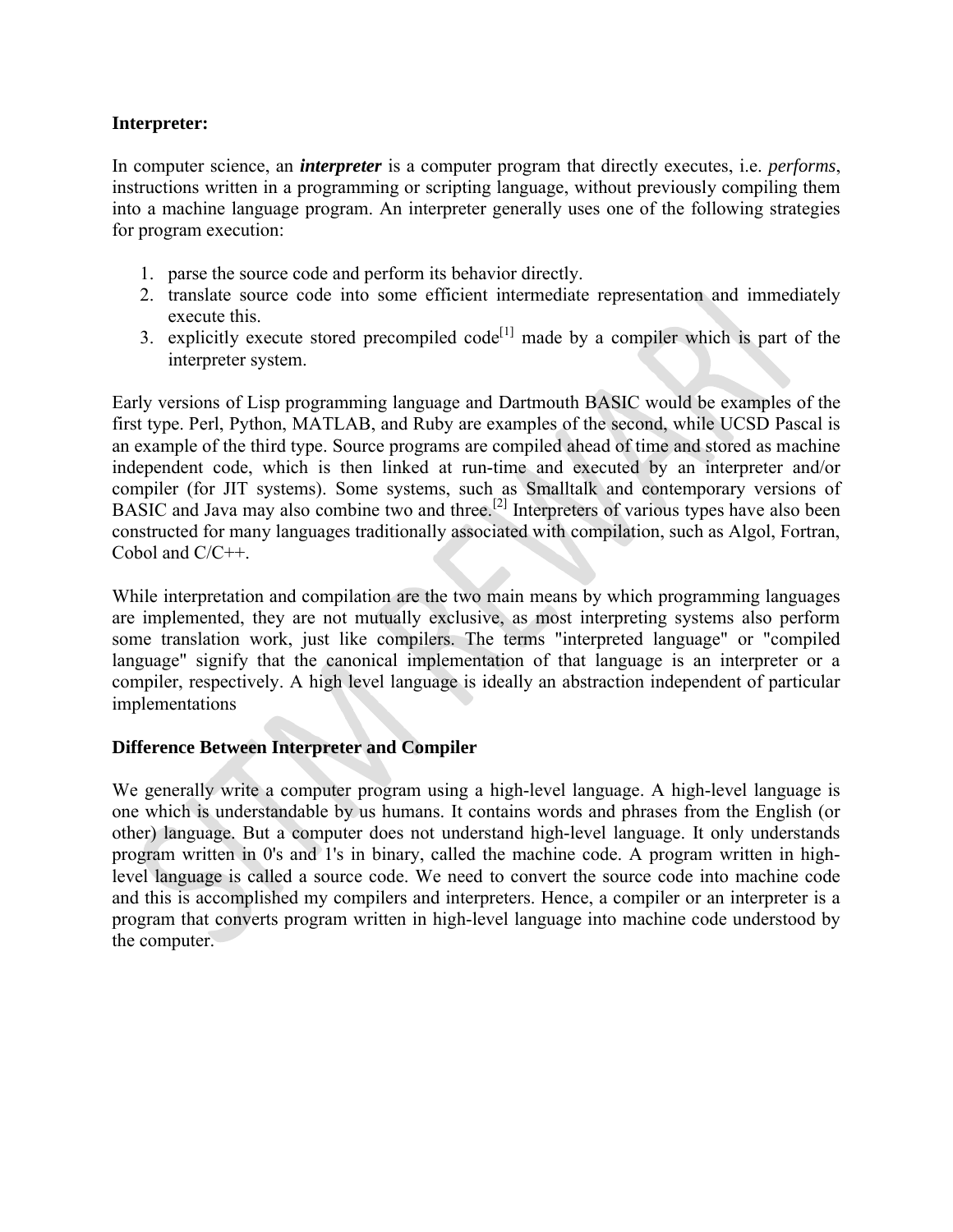The difference between an interpreter and a compiler is given below:

| <b>Interpreter</b>                                                                       | Compiler                                                                                                                                                                                                         |
|------------------------------------------------------------------------------------------|------------------------------------------------------------------------------------------------------------------------------------------------------------------------------------------------------------------|
| Translates program one statement at a time.                                              | Scans the entire program and translates it as a<br>whole into machine code.                                                                                                                                      |
| slower.                                                                                  | It takes less amount of time to analyze the It takes large amount of time to analyze the<br>source code but the overall execution time is source code but the overall execution time is<br>comparatively faster. |
| No intermediate object code is generated,<br>hence are memory efficient.                 | Generates intermediate object code which<br>further requires linking, hence requires more<br>memory.                                                                                                             |
| debugging is easy.                                                                       | Continues translating the program until the first It generates the error message only after<br>error is met, in which case it stops. Hence scanning the whole program. Hence debugging<br>is comparatively hard. |
| Programming language like Python, Ruby use Programming language like C,<br>interpreters. | use<br>compilers.                                                                                                                                                                                                |

A compiler can broadly be divided into two phases based on the way they compile.

## **Analysis Phase**

Known as the front-end of the compiler, the **analysis** phase of the compiler reads the source program, divides it into core parts and then checks for lexical, grammar and syntax errors. The analysis phase generates an intermediate representation of the source program and symbol table, which should be fed to the Synthesis phase as input.

## **Synthesis Phase**

Known as the back-end of the compiler, the **synthesis** phase generates the target program with the help of intermediate source code representation and symbol table.

A compiler can have many phases and passes.

- **Pass** : A pass refers to the traversal of a compiler through the entire program.
- **Phase** : A phase of a compiler is a distinguishable stage, which takes input from the previous stage, processes and yields output that can be used as input for the next stage. A pass can have more than one phase.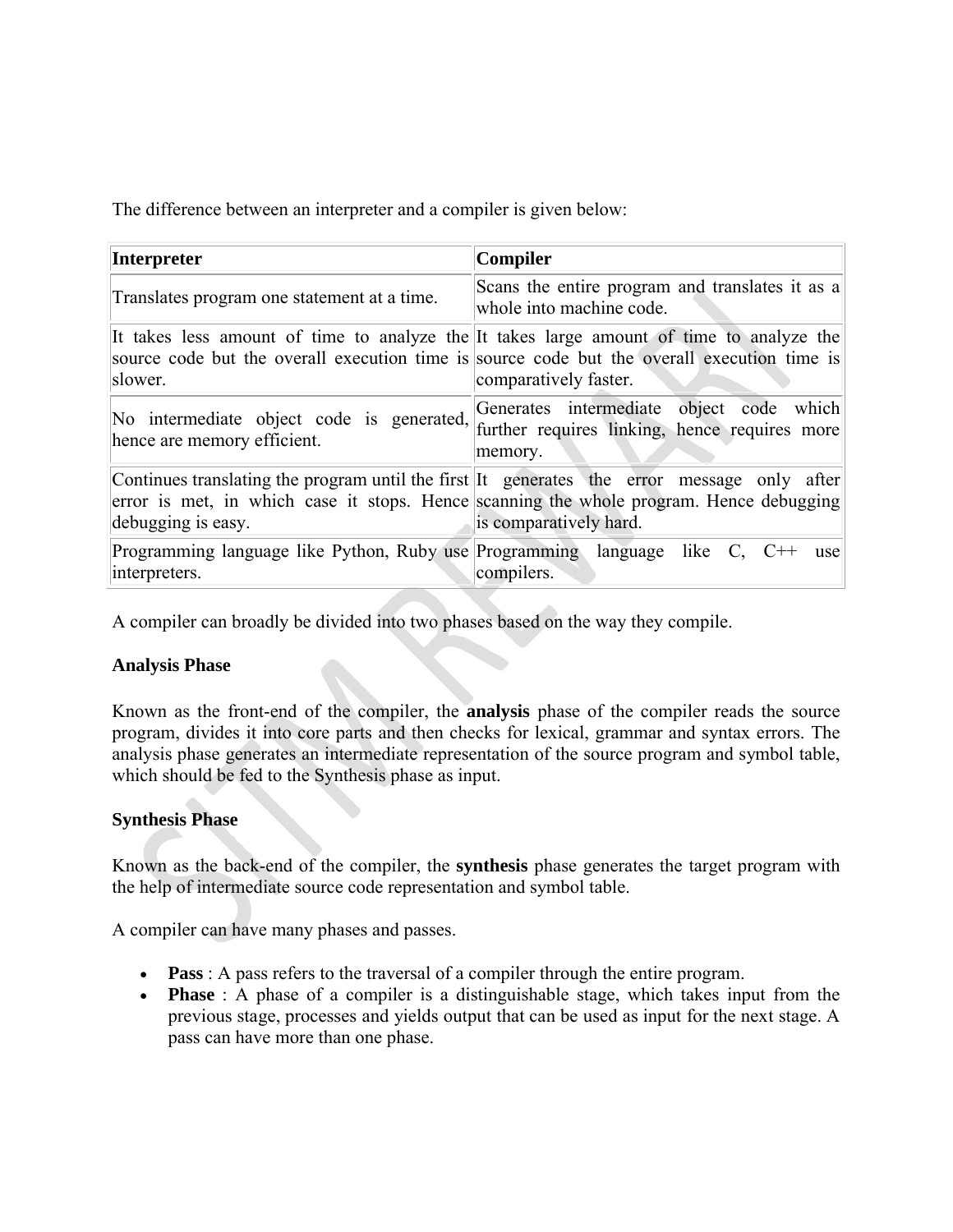The compilation process is a sequence of various phases. Each phase takes input from its previous stage, has its own representation of source program, and feeds its output to the next phase of the compiler. Let us understand the phases of a compiler.

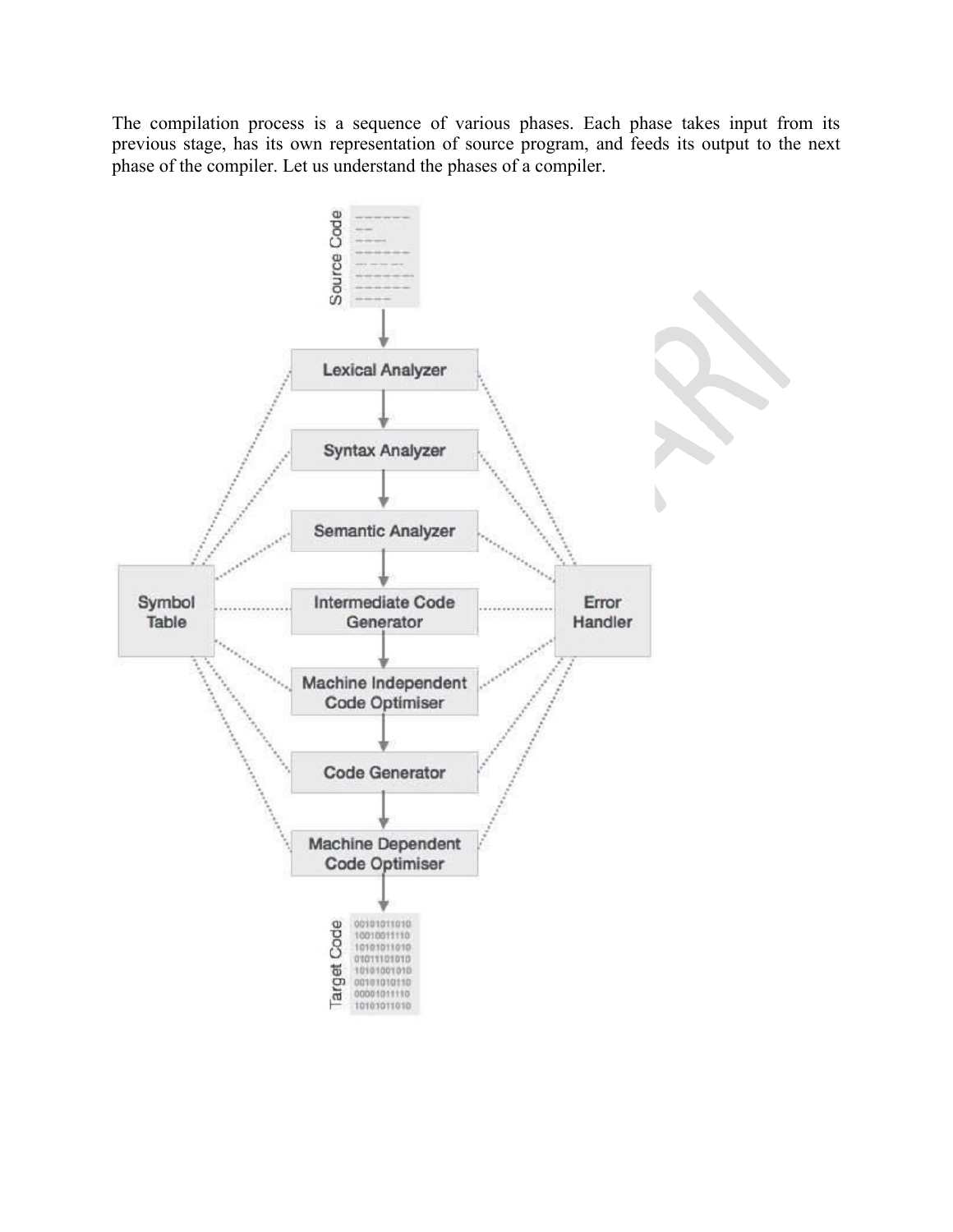## **Lexical Analysis**

The first phase of scanner works as a text scanner. This phase scans the source code as a stream of characters and converts it into meaningful lexemes. Lexical analyzer represents these lexemes in the form of tokens as:

<token-name, attribute-value>

#### **Syntax Analysis**

The next phase is called the syntax analysis or **parsing**. It takes the token produced by lexical analysis as input and generates a parse tree (or syntax tree). In this phase, token arrangements are checked against the source code grammar, i.e. the parser checks if the expression made by the tokens is syntactically correct. We have seen that a lexical analyzer can identify tokens with the help of regular expressions and pattern rules. But a lexical analyzer cannot check the syntax of a given sentence due to the limitations of the regular expressions. Regular expressions cannot check balancing tokens, such as parenthesis. Therefore, this phase uses context-free grammar (CFG), which is recognized by push-down automata.

#### **Semantic Analysis**

Semantic analysis checks whether the parse tree constructed follows the rules of language. For example, assignment of values is between compatible data types, and adding string to an integer. Also, the semantic analyzer keeps track of identifiers, their types and expressions; whether identifiers are declared before use or not etc. The semantic analyzer produces an annotated syntax tree as an output.

#### **Intermediate Code Generation**

After semantic analysis the compiler generates an intermediate code of the source code for the target machine. It represents a program for some abstract machine. It is in between the high-level language and the machine language. This intermediate code should be generated in such a way that it makes it easier to be translated into the target machine code.

#### **Code Optimization**

The next phase does code optimization of the intermediate code. Optimization can be assumed as something that removes unnecessary code lines, and arranges the sequence of statements in order to speed up the program execution without wasting resources (CPU, memory).

#### **Code Generation**

In this phase, the code generator takes the optimized representation of the intermediate code and maps it to the target machine language. The code generator translates the intermediate code into a sequence of (generally) re-locatable machine code. Sequence of instructions of machine code performs the task as the intermediate code would do.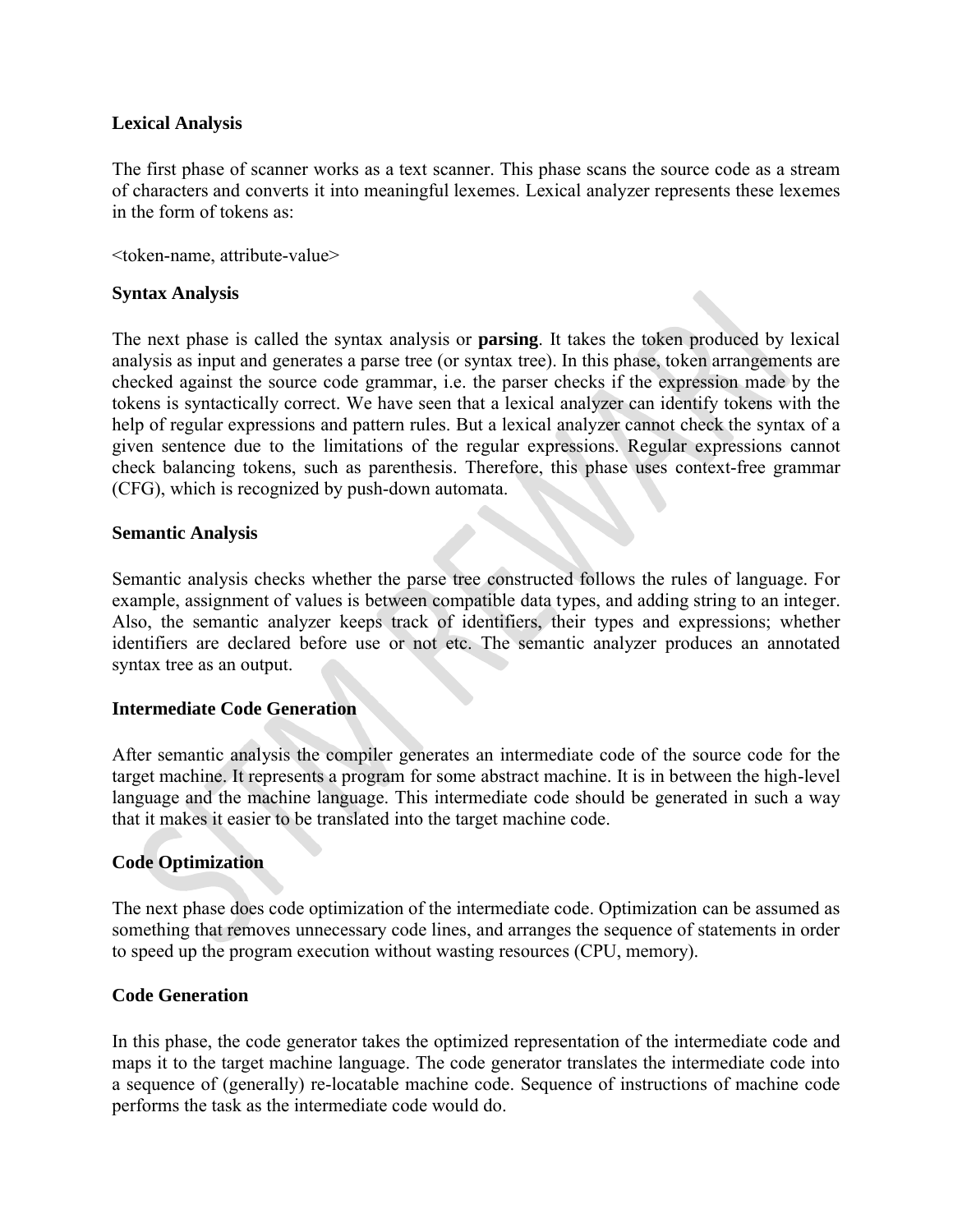## **Symbol Table**

It is a data-structure maintained throughout all the phases of a compiler. All the identifier's names along with their types are stored here. The symbol table makes it easier for the compiler to quickly search the identifier record and retrieve it. The symbol table is also used for scope management

Lexical analysis is the first phase of a compiler. It takes the modified source code from language preprocessors that are written in the form of sentences. The lexical analyzer breaks these syntaxes into a series of tokens, by removing any whitespace or comments in the source code.

If the lexical analyzer finds a token invalid, it generates an error. The lexical analyzer works closely with the syntax analyzer. It reads character streams from the source code, checks for legal tokens, and passes the data to the syntax analyzer when it demands.

**Tokens:**

Lexemes are said to be a sequence of characters (alphanumeric) in a token. There are some predefined rules for every lexeme to be identified as a valid token. These rules are defined by grammar rules, by means of a pattern. A pattern explains what can be a token, and these patterns are defined by means of regular expressions.

In programming language, keywords, constants, identifiers, strings, numbers, operators and punctuations symbols can be considered as tokens.

For example, in C language, the variable declaration line

int value  $= 100$ ;

contains the tokens:

int (keyword), value (identifier), = (operator), 100 (constant) and ; (symbol).

#### **Specifications of Tokens**

Let us understand how the language theory undertakes the following terms:

#### **Alphabets**

Any finite set of symbols  $\{0,1\}$  is a set of binary alphabets,  $\{0,1,2,3,4,5,6,7,8,9,A,B,C,D,E,F\}$  is a set of Hexadecimal alphabets, {a-z, A-Z} is a set of English language alphabets.

#### **Strings**

Any finite sequence of alphabets is called a string. Length of the string is the total number of occurrence of alphabets, e.g., the length of the string tutorialspoint is 14 and is denoted by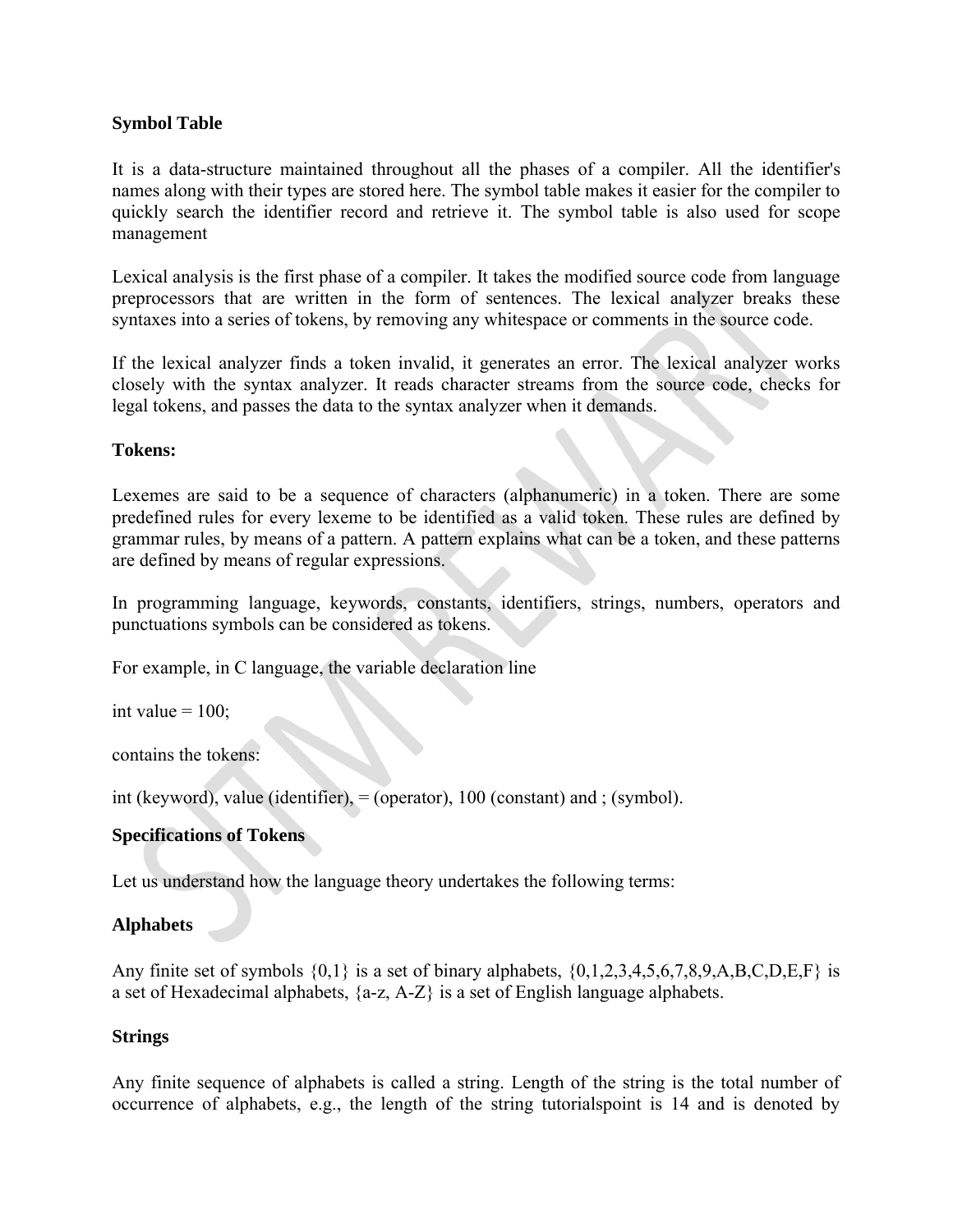|tutorialspoint|  $= 14$ . A string having no alphabets, i.e. a string of zero length is known as an empty string and is denoted by ε (epsilon).

## **Special Symbols**

A typical high-level language contains the following symbols:-

| Arithmetic Symbols        | Addition(+), Subtraction(-), Modulo(%), Multiplication(*), Division(/) |
|---------------------------|------------------------------------------------------------------------|
| Punctuation               | Comma(,), Semicolon(;), Dot(.), Arrow(->)                              |
| Assignment                |                                                                        |
| Special Assignment        | $+=,  =, *=, ==$                                                       |
| Comparison                | $==, !=, <, <=, >, >=$                                                 |
| Preprocessor              | $\#$                                                                   |
| <b>Location Specifier</b> | $\&$                                                                   |
| Logical                   | $\&$ , $\&$ , $\ $ , $\ $ , $\ $                                       |
| Shift Operator            | >>, >>, <<, <<                                                         |
|                           |                                                                        |

## **Language**

A language is considered as a finite set of strings over some finite set of alphabets. Computer languages are considered as finite sets, and mathematically set operations can be performed on them. Finite languages can be described by means of regular expressions.

## **Longest Match Rule**

When the lexical analyzer read the source-code, it scans the code letter by letter; and when it encounters a whitespace, operator symbol, or special symbols, it decides that a word is completed.

## **For example:**

int intvalue;

While scanning both lexemes till 'int', the lexical analyzer cannot determine whether it is a keyword *int* or the initials of identifier int value.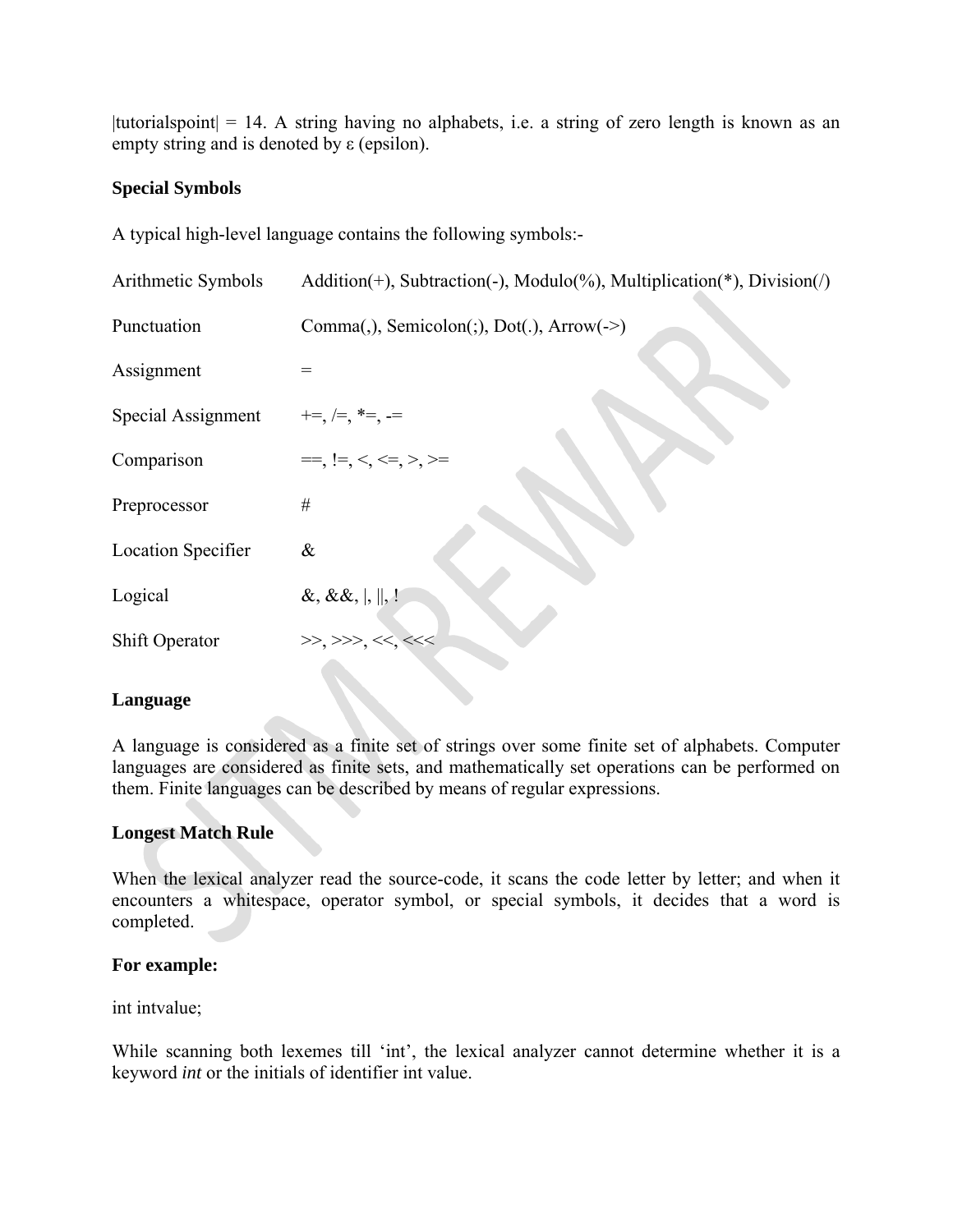The Longest Match Rule states that the lexeme scanned should be determined based on the longest match among all the tokens available.

The lexical analyzer also follows **rule priority** where a reserved word, e.g., a keyword, of a language is given priority over user input. That is, if the lexical analyzer finds a lexeme that matches with any existing reserved word, it should generate an error.

## **Software Tools:**

A **programming tool** or **software development tool** is a [computer program](https://en.wikipedia.org/wiki/Computer_program) that [software](https://en.wikipedia.org/wiki/Software_developer)  [developers](https://en.wikipedia.org/wiki/Software_developer) use to create, debug, maintain, or otherwise support other programs and applications. The term usually refers to relatively simple programs, that can be combined together to accomplish a task, much as one might use multiple hand [tools](https://en.wikipedia.org/wiki/Tool) to fix a physical object. The ability to use a variety of tools productively is one hallmark of a skilled [software engineer.](https://en.wikipedia.org/wiki/Software_engineer)

The most basic tools are a [source code editor](https://en.wikipedia.org/wiki/Source_code_editor) and a [compiler](https://en.wikipedia.org/wiki/Compiler) or [interpreter,](https://en.wikipedia.org/wiki/Interpreter_(computing)) which are used ubiquitously and continuously. Other tools are used more or less depending on the language, development methodology, and individual engineer, and are often used for a discrete task, like a [debugger](https://en.wikipedia.org/wiki/Debugger) or [profiler.](https://en.wikipedia.org/wiki/Profiling_(computer_programming)) Tools may be discrete programs, executed separately – often from the [command line](https://en.wikipedia.org/wiki/Command_line) – or may be parts of a single large program, called an [integrated development](https://en.wikipedia.org/wiki/Integrated_development_environment)  [environment](https://en.wikipedia.org/wiki/Integrated_development_environment) (IDE). In many cases, particularly for simpler use, simple ad hoc techniques are used instead of a tool, such as [print debugging](https://en.wikipedia.org/wiki/Print_debugging) instead of using a debugger, manual timing (of overall program or section of code) instead of a profiler, or tracking bugs in a text file or spreadsheet instead of a [bug tracking system.](https://en.wikipedia.org/wiki/Bug_tracking_system)

## **Text editor:**

A **text editor** is a type of [program](https://en.wikipedia.org/wiki/Software_application) used for editing plain [text files.](https://en.wikipedia.org/wiki/Text_file) Such programs are sometimes known as "**notepad**" software, following the [Microsoft Notepad.](https://en.wikipedia.org/wiki/Microsoft_Notepad) Text editors are provided with [operating systems](https://en.wikipedia.org/wiki/Operating_system) and software development packages, and can be used to change [configuration](https://en.wikipedia.org/wiki/Configuration_file)  [files,](https://en.wikipedia.org/wiki/Configuration_file) documentation files and [programming language](https://en.wikipedia.org/wiki/Programming_language) [source code](https://en.wikipedia.org/wiki/Source_code)

There are important differences between [plain text](https://en.wikipedia.org/wiki/Plain_text) files created by a text editor and [document](https://en.wikipedia.org/wiki/Document) files created by [word processors](https://en.wikipedia.org/wiki/Word_processor) such as [Microsoft Word](https://en.wikipedia.org/wiki/Microsoft_Word) or [WordPerfect.](https://en.wikipedia.org/wiki/WordPerfect)

- A plain text file uses a [character encoding](https://en.wikipedia.org/wiki/Character_encoding) such as [UTF-8](https://en.wikipedia.org/wiki/UTF-8) or [ASCII](https://en.wikipedia.org/wiki/ASCII) to represent numbers, letters, and symbols. The only [non-printing characters](https://en.wikipedia.org/wiki/Whitespace_character) in the file that can be used to format the text are newline, tab, and [formfeed.](https://en.wikipedia.org/wiki/Page_break) Plain text files are often displayed using a [monospace font](https://en.wikipedia.org/wiki/Monospace_font) so horizontal alignment and columnar formatting is sometimes done using space characters.
- ∑ Word processor documents are generally stored in a [binary format](https://en.wikipedia.org/wiki/Binary_format) to allow for localization and [formatted text,](https://en.wikipedia.org/wiki/Formatted_text) such as boldface, italics and multiple [fonts,](https://en.wikipedia.org/wiki/Fonts) and to be structured into columns and tables.
- Although they are often viewed with formatting, documents using [markup languages](https://en.wikipedia.org/wiki/Markup_language) are stored in plain text files that contain a combination of human-readable text and markup tags. For example, web pages are plain text with [HTML](https://en.wikipedia.org/wiki/HTML) tags to achieve formatting when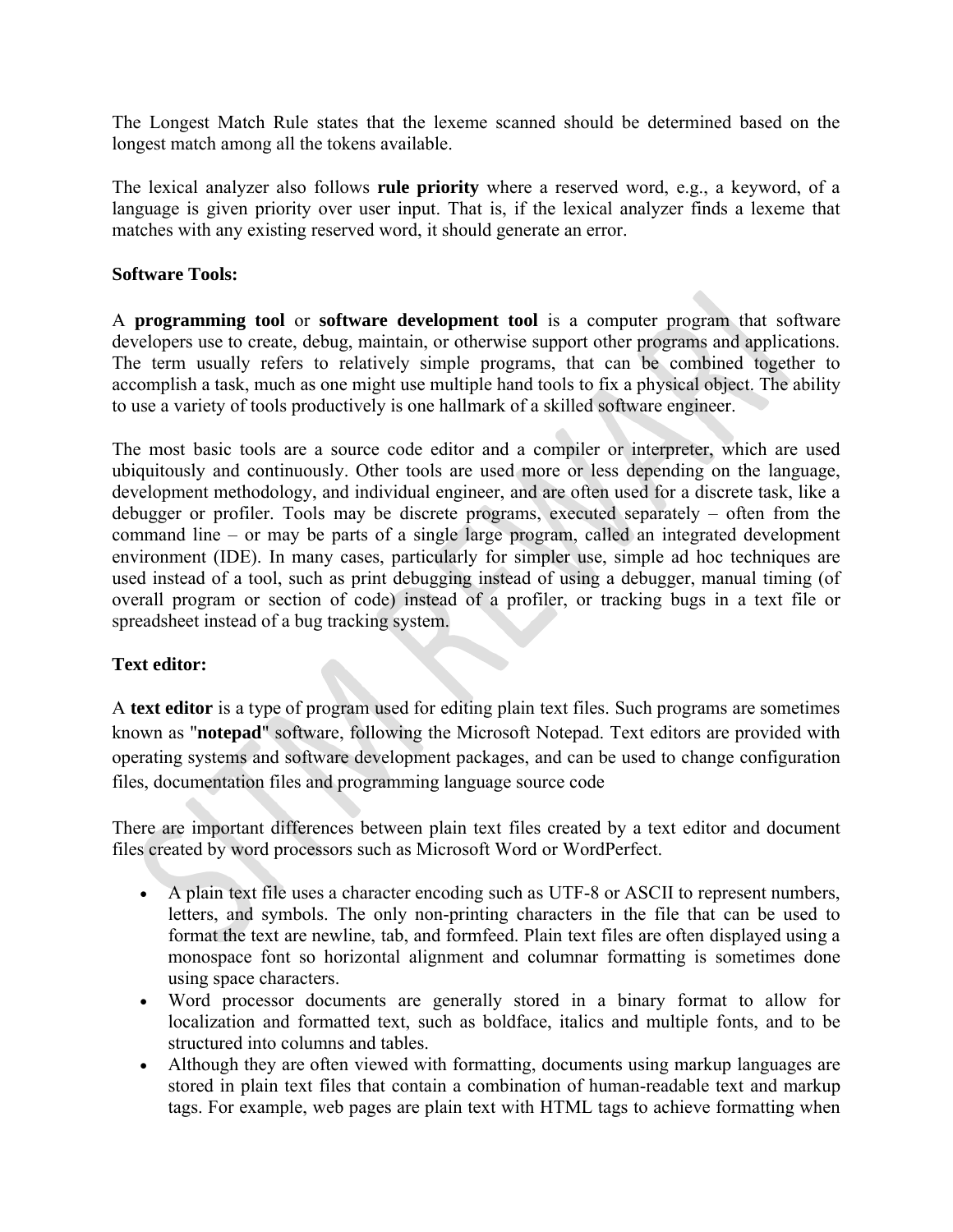rendered by a [web browser.](https://en.wikipedia.org/wiki/Web_browser) Many web pages also contain embedded [JavaScript](https://en.wikipedia.org/wiki/JavaScript) that is interpreted by the browser.

Word processors were developed to allow formatting of text for presentation on a printed page, while text produced by text editors is generally used for other purposes, such as input data for a computer program.

## **Program generator:**

[Software](http://www.computerhope.com/jargon/s/software.htm) program that enables an individual to create a program of their own with less effort and programming knowledge. With a program generator a user may only be required to specify the steps or rules required for his or her program and not need to write any code or very little code. Some great examples of a program generator are [Adventure Maker,](http://www.adventuremaker.com/) [Alice,](http://www.alice.org/) [Stagecast Creator,](http://www.stagecast.com/) and [YoYo Games](http://www.yoyogames.com/)

APPLICATIONS: Beginner-friendly mouse operation.

Complicated environmental configuration not required.

Just start up and start creating sample software immediately. Since the module library provided even defines MCU peripheral circuits, you can operate your MCU as soon as software combination is complete.

The Sample Application Program Generator & Organizer system is C-compliant.

The combination of supported program modules enables highly-flexible software creation.

Since the source file of the created software is output, it can also be used as a base for development.

As control of the Sample Application Program Generator & Organizer system utilizes only the comment line, ROM/RAM cannot be increased.

User programs can be registered in a library at the function level using the GUI..

The program module, like sample software, is provided free of charge.

## **Debug Monitors**:

■ A debug monitor, is a tool that helps to find and reduce them number of bugs and defects in a computer program or any electrical device within or attached to the computer in order to make it act the way it should.

For example, when an armored car drives up to a bank and the guards have to transfer money from the truck to the bank, there are special guards that stand watch to make

sure no one tries to rob them thus making the transaction go smoothly. Those guards could be the debug monitors in the computer industry.

If the debugging monitor locates a bug or defect in any of the equipment, it will first try to reproduce the problem which will allow a programmer to view each string (in a program) that was within the bug or defect range and try to fix it.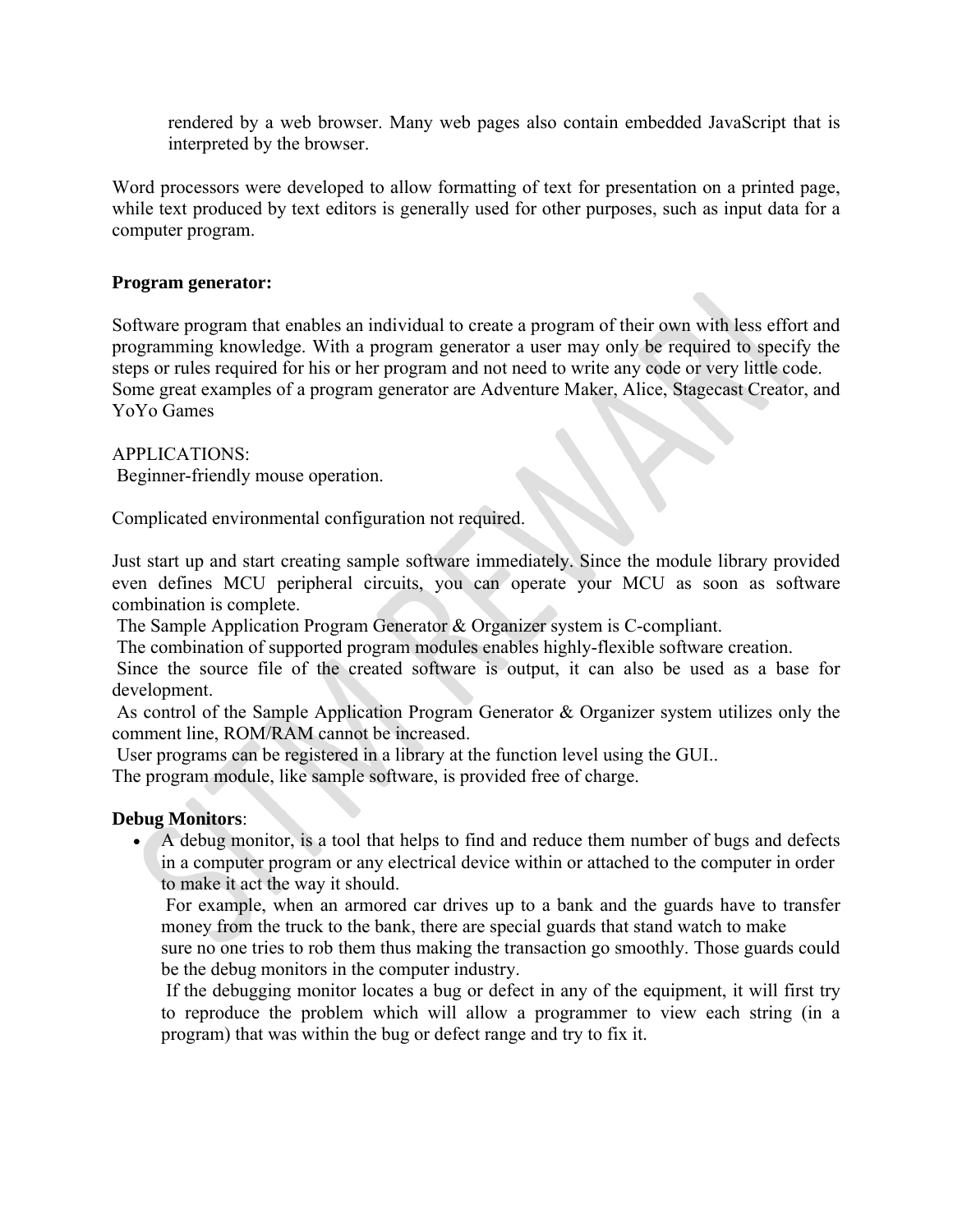## **PROGRAMMING ENVIRONMENT:**

The programming environment is the set of processes and programming tools used to create the program or software product. An integrated development environment is one in which the processes and tools are coordinated to provide developers an convenient view of the development process (or at least the processes of writing code,testing it, and packaging it for use). An example of an IDE product is Microsoft's Visual Studio .NET. And Oracle JDeveloper 10g and Eclipse (an IBM product) for Java development. An integrated development environment (IDE) is a programming environment that has been packaged as an application program, typically consisting of a code editor, a compiler, a debugger, and a graphical user interface (GUI) builder. The IDE may be a standalone application or may be included as part of one or more existing and compatible applications. IDEs provide a user-friendly framework for many modern programming languages, such as Visual Basic, Java etc. IDEs for developing HTML applications are among the most commonly used. For example, many people designing Web sites today use an IDE (such as H S HomeSite, DreamWeaver, or FrontPage) for Web site development that automates many of the tasks involved.

#### **Incremental compiler:**

An **incremental compiler** is a kind of [incremental computation](https://en.wikipedia.org/wiki/Incremental_computation) applied to the field of [compilation.](https://en.wikipedia.org/wiki/Compiler) Quite naturally, whereas ordinary compilers make so called **clean build**, that is, (re)build all program modules, incremental compiler recompiles only those portions of a program that have been modified.

Incremental compilers for imperative language compiling

- The PECAN Programming Environment Generator was an incremental compiler, developed by Steven P. Reiss in the early 1980s.<sup>[\[3\]\[4\]](https://en.wikipedia.org/wiki/Incremental_compiler#cite_note-3)</sup>
- [GNU Compiler Collection](https://en.wikipedia.org/wiki/GNU_Compiler_Collection) has branched off $[5]$  its development with the [IncrementalCompiler](https://gcc.gnu.org/wiki/IncrementalCompiler) project, concentrating in providing [C/](https://en.wikipedia.org/wiki/C_(programming_language))[C++](https://en.wikipedia.org/wiki/C%2B%2B) with a fast incremental compiler
- The [Eclipse](https://en.wikipedia.org/wiki/Eclipse_(software)) [platform](https://en.wikipedia.org/wiki/Software_development_platform) has a [Java](https://en.wikipedia.org/wiki/Java_(programming_language)) incremental compiler included as a part of the *Java Development Tools* project<sup>[6]</sup>
- The [IBM VisualAge](https://en.wikipedia.org/wiki/IBM_VisualAge)  $C++$  compiler 4.0 is an incremental compiler for  $C++$
- [Embarcadero Delphi,](https://en.wikipedia.org/wiki/Embarcadero_Delphi) previously Borland Delphi
- ∑ The [.NET Compiler Platform](https://en.wikipedia.org/wiki/.NET_Compiler_Platform) (codename Roslyn) is an open source incremental compiler for [C#](https://en.wikipedia.org/wiki/C_Sharp_(programming_language)) and [Visual Basic .NET,](https://en.wikipedia.org/wiki/Visual_Basic_.NET) and is the default compiler from [Visual Studio](https://en.wikipedia.org/wiki/Visual_Studio) 2015 onwards

Incremental compilers in interactive programming environments and runtime systems

- [Poplog](https://en.wikipedia.org/wiki/Poplog) (its core language [POP-11](https://en.wikipedia.org/wiki/POP-11) and its predecessor [POP-2\)](https://en.wikipedia.org/wiki/POP-2)
- Some versions of [Lisp:](https://en.wikipedia.org/wiki/Lisp_(programming_language))
	- o [Steel Bank Common Lisp](https://en.wikipedia.org/wiki/Steel_Bank_Common_Lisp)
	- o [Carnegie Mellon University Common Lisp](https://en.wikipedia.org/wiki/Carnegie_Mellon_University_Common_Lisp)
	- o [Scieneer Common Lisp](https://en.wikipedia.org/w/index.php?title=Scieneer_Common_Lisp&action=edit&redlink=1)
	- o GNU [CLISP](https://en.wikipedia.org/wiki/CLISP)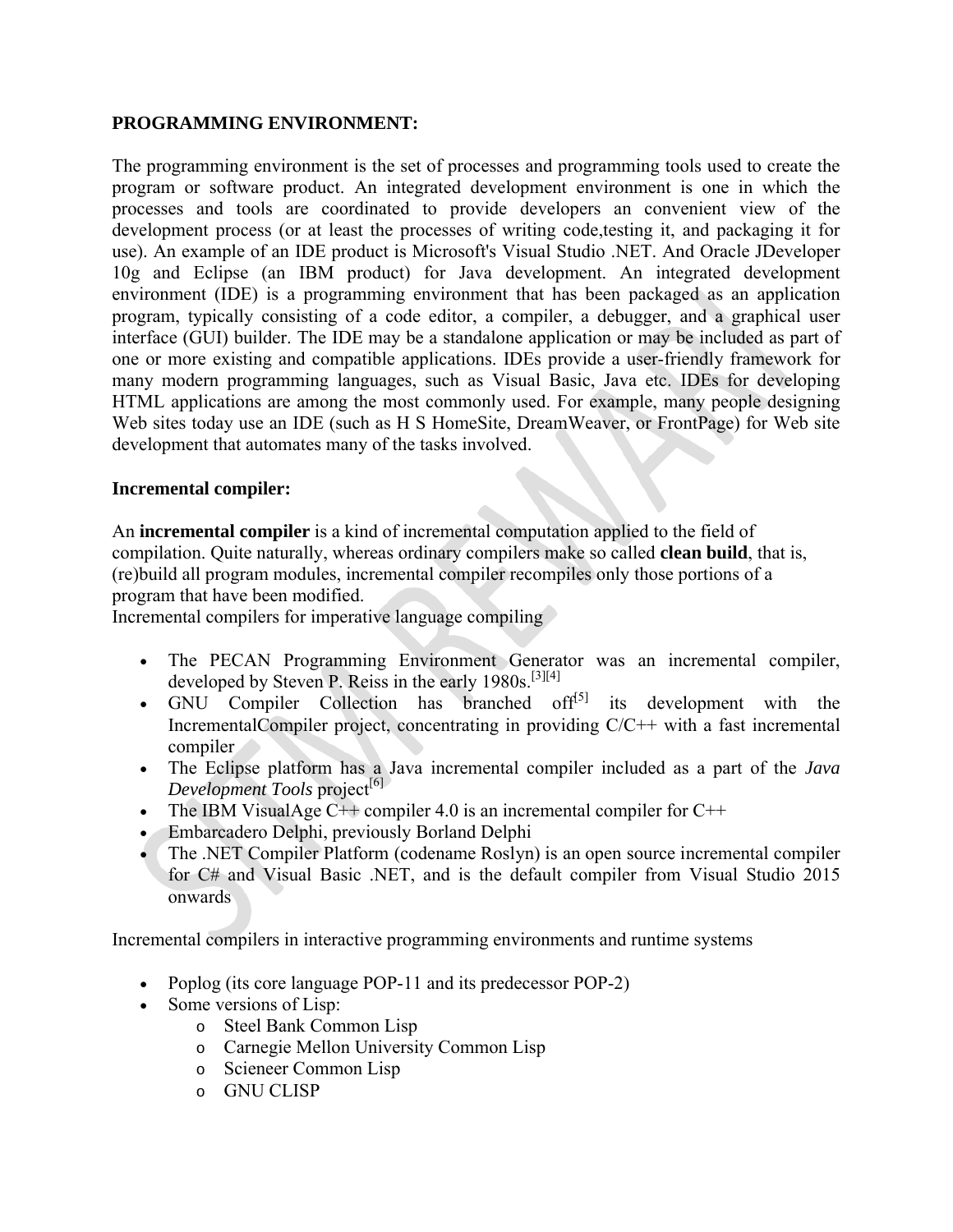- o [Franz Allegro Common Lisp](https://en.wikipedia.org/wiki/Franz_Allegro_Common_Lisp)
- Some versions of [Scheme:](https://en.wikipedia.org/wiki/Scheme_(programming_language))
	- o [Ikarus](https://en.wikipedia.org/wiki/Ikarus_(Scheme_implementation))
- Most versions of [Prolog:](https://en.wikipedia.org/wiki/Prolog)
	- o [SWI-Prolog,](https://en.wikipedia.org/wiki/SWI-Prolog) [Yap Prolog,](https://en.wikipedia.org/w/index.php?title=Yap_Prolog&action=edit&redlink=1) [XSB,](https://en.wikipedia.org/wiki/XSB) [Ciao](https://en.wikipedia.org/wiki/Ciao_(programming_language))
- Versions of [ML:](https://en.wikipedia.org/wiki/ML_(programming_language))
	- o [Standard ML of New Jersey](https://en.wikipedia.org/wiki/Standard_ML_of_New_Jersey) [\(Bell Labs'](https://en.wikipedia.org/wiki/Bell_Labs) headquarters resides in [New Jersey\)](https://en.wikipedia.org/wiki/New_Jersey)
	- o [Poplog](https://en.wikipedia.org/wiki/Poplog) ML
- ∑ [Forth](https://en.wikipedia.org/wiki/Forth_(programming_language))
	- o [Kerridge KCML](https://en.wikipedia.org/w/index.php?title=Kerridge_KCML&action=edit&redlink=1)
- ∑ [Ceylon](https://en.wikipedia.org/wiki/Ceylon_(programming_language)) of Red-Hat

## **Assembler:**

Convert mnemonic operation codes to their machine language equivalents Convert symbolic operands to their equivalent machine addresses Build the machine instructions in the proper format Convert the data constants to internal machine representations

# **Two Pass Assembler**

**Pass 1**

Assign addresses to all statements in the program Save the values assigned to all labels for use in Pass 2 Perform some processing of assembler directives **Pass 2** Assemble instructions Generate data values defined by BYTE, WORD Perform processing of assembler directives not done in

## **General loader scheme**:

In general loader scheme the object code is generated first by the translator using source program. Then the object modules are used by the loader to convert it into executable form and load it into the assigned memory location. The loader program occupies main memory

## **Compile and go system**

In computer programming, a **compile and go system**, **compile, load, and go system**, **assemble**  and go system, or **load and go system**<sup>[\[1\]\[2\]](https://en.wikipedia.org/wiki/Compile_and_go_system#cite_note-FOOTNOTEWeik2000a66-1)[\[3\]](https://en.wikipedia.org/wiki/Compile_and_go_system#cite_note-FOOTNOTEDhotrePuntambekar20083.E2.80.942-3)</sup> is a programming language processor in which the [compilation,](https://en.wikipedia.org/wiki/Compiler) [assembly,](https://en.wikipedia.org/wiki/Assembler_(computer_programming)) or [link](https://en.wikipedia.org/wiki/Linker_(computing)) steps are not separated from [program execution.](https://en.wikipedia.org/wiki/Execution_(computing)) The intermediate forms of the program are generally kept in [primary memory,](https://en.wikipedia.org/wiki/Primary_memory) and not saved to the [file system.](https://en.wikipedia.org/wiki/File_system)

Examples of compile-and-go systems are [WATFOR,](https://en.wikipedia.org/wiki/WATFOR) [PL/C,](https://en.wikipedia.org/wiki/PL/C) and [Dartmouth BASIC.](https://en.wikipedia.org/wiki/Dartmouth_BASIC)<sup>[\[3\]](https://en.wikipedia.org/wiki/Compile_and_go_system#cite_note-FOOTNOTEDhotrePuntambekar20083.E2.80.942-3)</sup>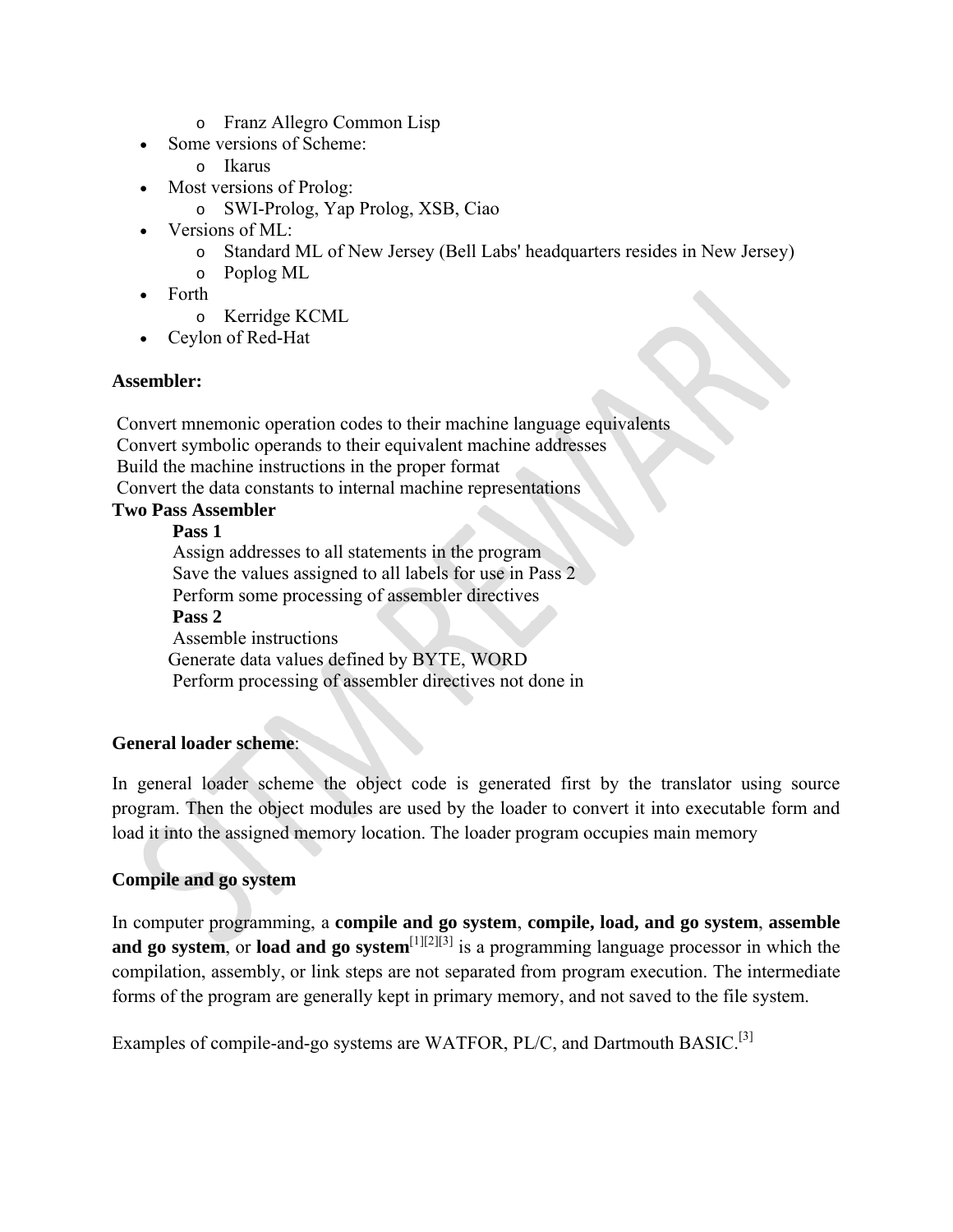An example of a load-and-go system is the [OS/360](https://en.wikipedia.org/wiki/OS/360_and_successors) loader, which performed many of the functions of the [Linkage Editor,](https://en.wikipedia.org/wiki/Linker_(computing)) but placed the linked program in memory rather than creating an executable on disk.

Compile and go systems differ from [interpreters,](https://en.wikipedia.org/wiki/Interpreter_(computing)) which either directly execute [source code](https://en.wikipedia.org/wiki/Source_code) or execute an [intermediate representation.](https://en.wikipedia.org/wiki/Intermediate_representation)

## **Absolute Loader:**

An input program is translated by the assembler from a source program into an object program (on tape), which is loaded into memory by the **loader** for execution. There are several advantages to this **scheme** (in addition to the fact that it is necessary.

An absolute loader is the simplest of loaders. Its function is simply to take the output of the assembler and load it into memory. The output of the assembler can be stored on any machinereadable form of storage, but most commonly it is stored on punched cards or magnetic tape, disk, or drum.

#### **Absolute load format**:

The input to an absolute loader is generally not quite in machine language. Machine language is really defined only in terms of a program in memory. The input is in *loader format*, a form of representation for a program which is so close to machine language that the loader need do nothing more than store the program in the appropriate memory locations.

How does the loader know which addresses the instructions (and data) should be loaded into? The assembler is told by ORIG statements written by the programmer, and this information must be passed on to the loader by the assembler. Thus the input to the loader must consist of two pieces of information: the instruction or data to be loaded, and the address where it should be loaded.

In addition, the loader will need to know when to stop loading, so we need some kind of an endof-file marker at the end of the loader input. When the loader stops, it should transfer control to the newly loaded program. This means that a starting address is also needed.

The absolute loader is the simplest and quickest of the two. The loader loads the file into memory at the location specified by the beginning portion (header) of the file, then passes control to the program. If the memory space specified by the header is currently in use, execution cannot proceed, and the user must wait until the requested memory becomes free.

#### **Rellocating Loader**:

The relocating loader will load the program anywhere in memory, altering the various addresses as required to ensure correct referencing. The decision as to where in memory the program is placed is done by the Operating System, not the programs header file. This is obviously more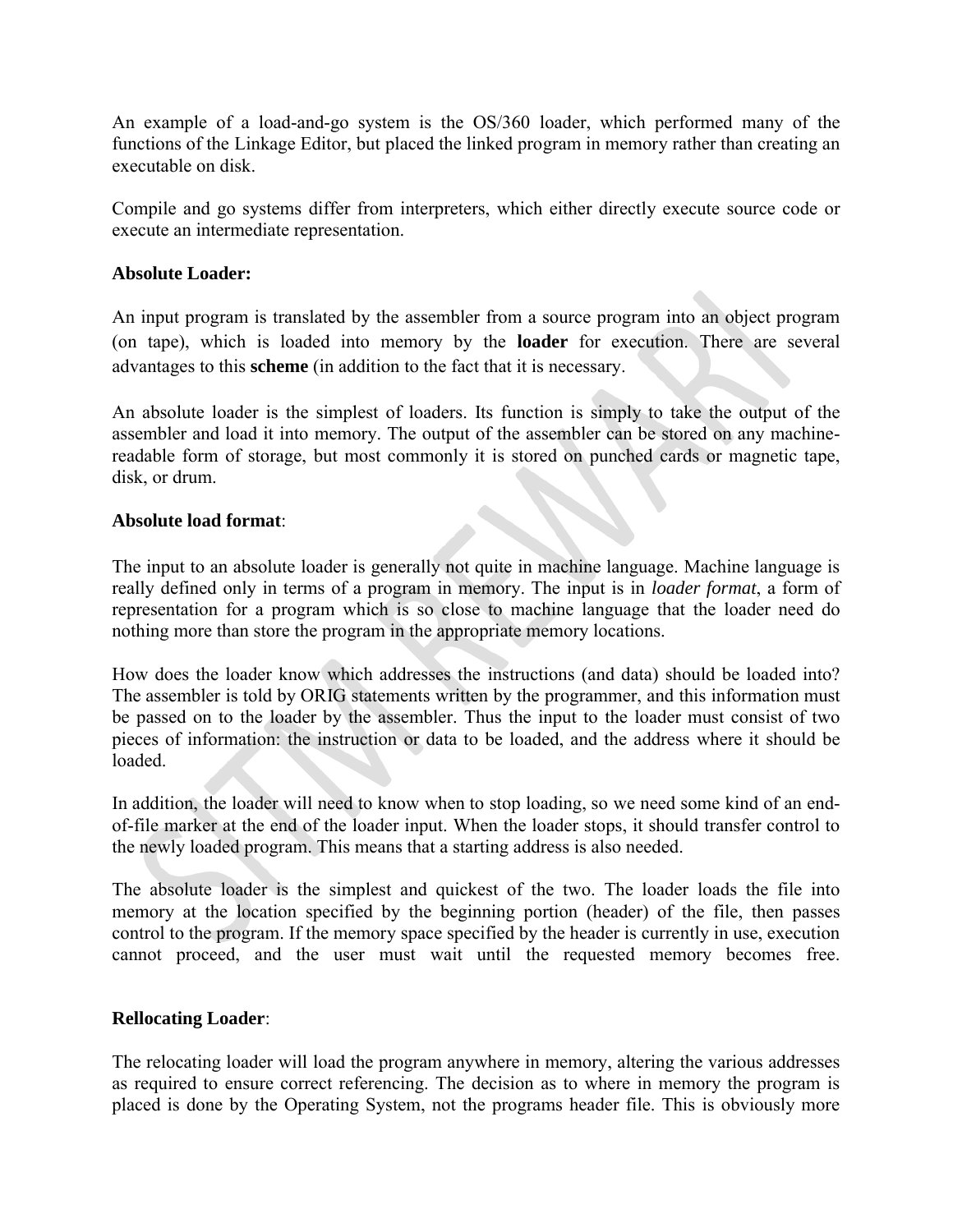efficient, but introduces a slight overhead in terms of a small delay whilst all the relative offsets are calculated. The relocating loader can only relocate code that has been produced by a linker capable of producing relative code. A loader is unnecessary for interpreted languages, as the executable code is built up into the memory of the computer.

## **DIRECT LINKAGE LOADER:**

Loader is utility program which takes object code as input prepares it for execution and loads the executable code into the memory. Thus loader is actually responsible for initiating the execution process. It is necessary to allocate, relocate, link, and load all of the subroutines each time in order to execute a program– loading process can be extremely time consuming. Though smaller than the assembler, the loader absorbs a considerable amount of space– Dividing the loading process into two separate programs a binder and a module loader can solve these problems.

## **BINDERS:**

In file management, a **binder** is a software utility that combines two or more files into a single file. ... When the user clicks on the host file, the embedded files are automatically decompressed and, if they contain an application (that is, if the package includes an executable file), the application is run.

One of the most popular binders was Microsoft's "Pack and Go" feature in [PowerPoint.](http://whatis.techtarget.com/definition/presentation-software-presentation-graphics) It allowed users to save their slide shows (.ppt files), graphics (.gif, .jpg, or .bmp files), and sound (.mid, .wav or .au files) in one file under one name. Unfortunately, a binder file can also be used to hide malicious code such a [Trojan horse,](http://searchsecurity.techtarget.com/definition/Trojan-horse) so many software vendors, including Microsoft, have discontinued its use.

## **OVERLAYS:**

**Overlay** (**programming**) In a general computing sense, overlaying means "the process of transferring a block of **program** code or other data into internal memory, replacing what is already stored". Overlaying is a **programming** method that allows programs to be larger than the computer's main memory. Constructing an overlay program involves manually dividing a program into self-contained [object code](https://en.wikipedia.org/wiki/Object_code) blocks called **overlays** laid out in a [tree structure.](https://en.wikipedia.org/wiki/Tree_structure) *Sibling* segments, those at the same depth level, share the same memory, called *overlay region* or *destination region*. An overlay manager, either part of the [operating system](https://en.wikipedia.org/wiki/Operating_system) or part of the overlay program, loads the required overlay from [external memory](https://en.wikipedia.org/wiki/Auxiliary_memory) into its destination region when it is needed. Often [linkers](https://en.wikipedia.org/wiki/Linker_%28computing%29) provide support for overlays.

most business applications are intended to run on platforms with [virtual memory.](https://en.wikipedia.org/wiki/Virtual_memory) A developer on such a platform can design a program as if the memory constraint does not exist unless the program's [working set](https://en.wikipedia.org/wiki/Working_set) exceeds the available physical memory. Most importantly, the architect can focus on the problem being solved without the added design difficulty of forcing the processing into steps constrained by the overlay size. Thus, the designer can use higher-level programming languages that do not allow the programmer much control over size (e.g. [Java,](https://en.wikipedia.org/wiki/Java_%28programming_language%29) [C++,](https://en.wikipedia.org/wiki/C%2B%2B) [Smalltalk\)](https://en.wikipedia.org/wiki/Smalltalk).